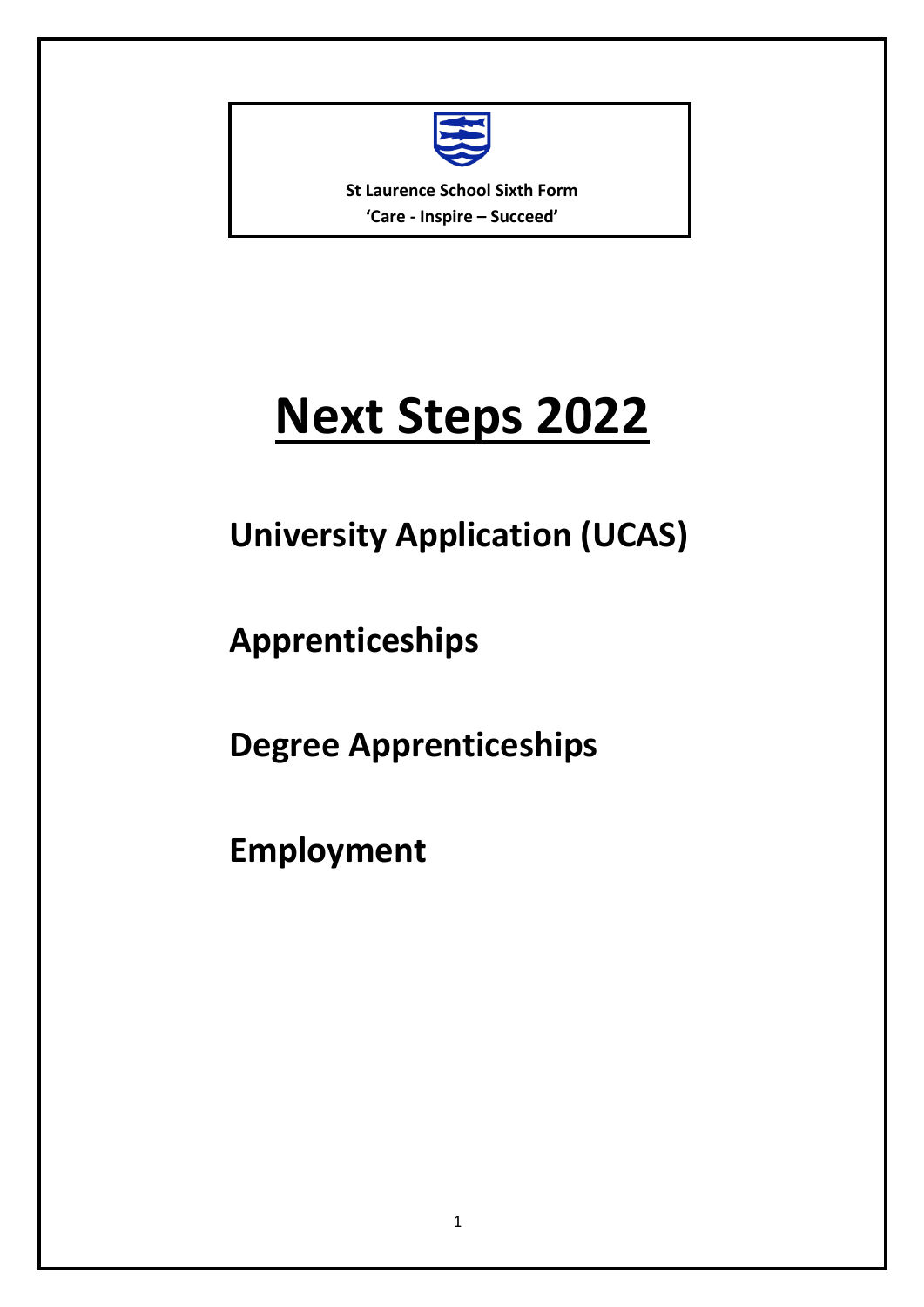## **St Laurence School Sixth Form**

## *"YOUR Guide to YOUR Future"*

### **Contents**

- **Page 2:** Introduction to the guide and your next steps
- **Pages 3 & 4:** 'What are your thoughts so far?'
- **Page 5:** Why go to University?
- **Page 6: Useful Websites**
- **Page 7: '**Location, Location, Location': Useful Information
- Page 8: Alternatives to University
- **Pages 9 & 10:** 'Money, Money, Money'
- **Page 11:** The Top Professions
- **Page 12:** The University Application Timeline
- Page 12: UCAS points to grade equivalent
- **Page 13:** Writing your Personal Statement Do's and Do Not's
- **Pages 14 & 15:** Writing the Statement: structure and format
- Page 16: list of personal qualities you may include in your personal statement

### **Check your email EVERYDAY for live updates on everything from University to Careers**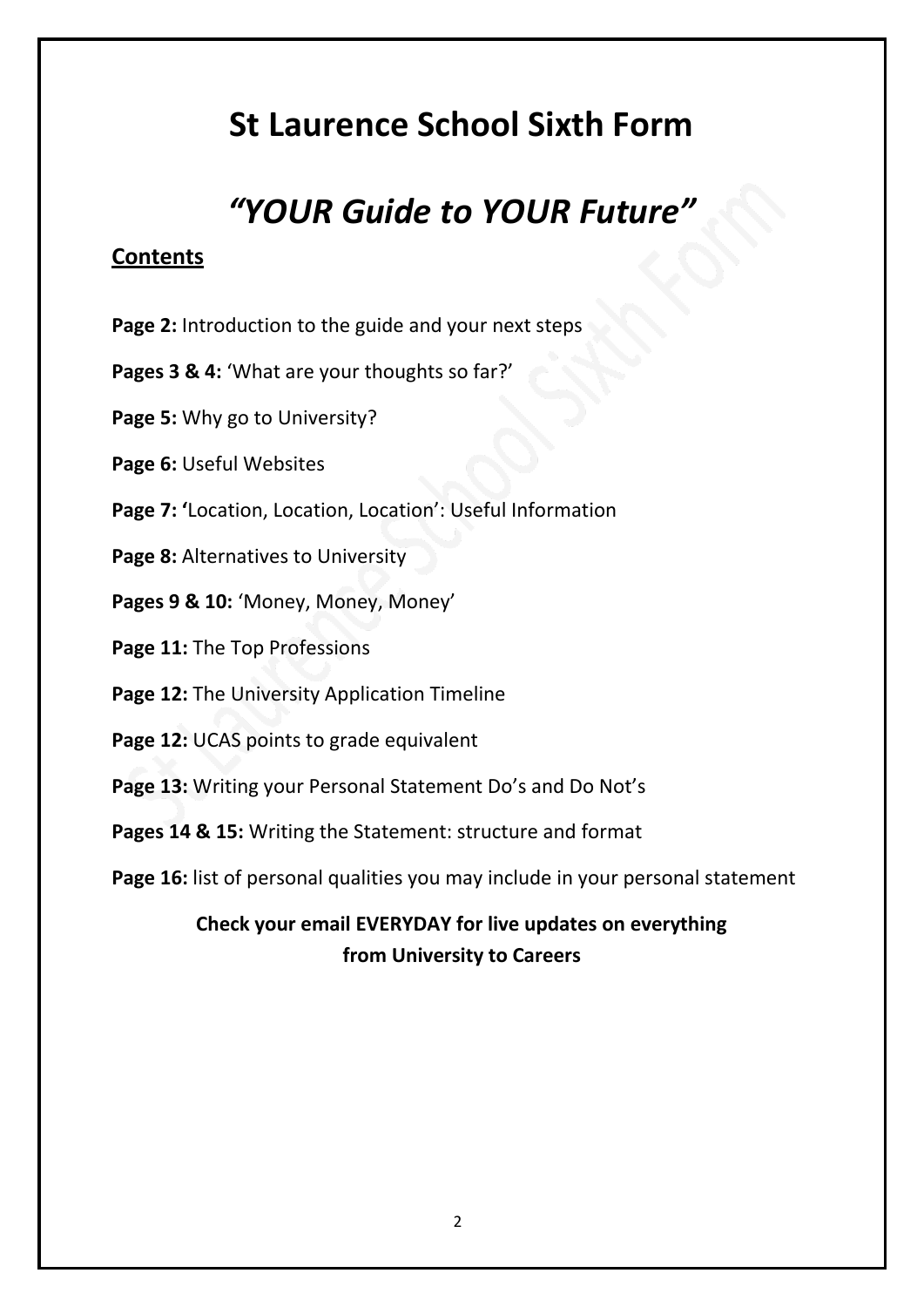#### **Introduction**

Choosing what you do when you leave school is likely to be a life changing decision. It could define what you do for a career. That's why you need to think very carefully, get as much information as possible, and make the best decision for you.

University entrance will be the route for many. However, it is not the only path to employment and there are an increasing amount of routeways for you to consider including: Apprenticeships, Degree Apprenticeships, Educational Courses and Employment as we have shared in Core.

The choice of university course should be for the right reasons. A high proportion of undergraduates do not complete the course, often because their selection was not well thought through. Time spent now could make all the difference.

There are a vast range of courses taught at universities and likewise a vast range of careers. There will be courses and careers that you didn't even know existed. It's worth making the effort to consider courses other than just your favourite A level.

There are careers that do not require a specific type of degree course, whereas some degree courses clearly lead to a specific vocation. You may also need to think about whether there will be a demand for your possible career in the future. It's far more complicated than A level choices!

This booklet is for you to think now about what you may do in the future.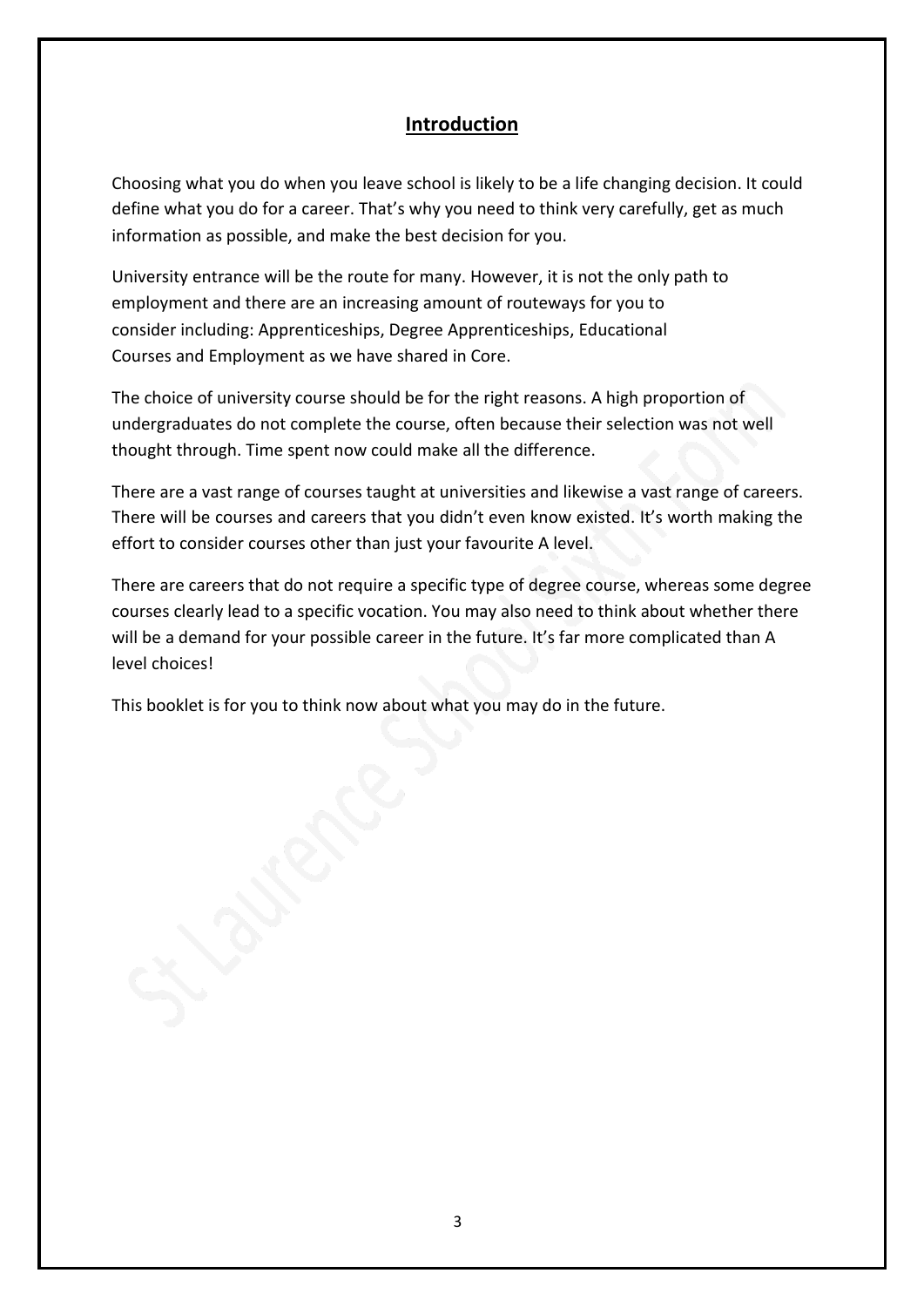## **What are your thoughts so far?**

| <b>Question</b>                                                                                                                                                                                                   | Yes $/$<br>No/<br><b>Not</b><br>sure | What do I need to do next? |
|-------------------------------------------------------------------------------------------------------------------------------------------------------------------------------------------------------------------|--------------------------------------|----------------------------|
| After sixth form do you intend<br>to go to university, take a<br>college course, take a gap year,<br>start an apprenticeship or go<br>straight into employment?<br>(Please make clear your current<br>preference) |                                      |                            |
| Have you sent for any college<br>and university prospectuses?                                                                                                                                                     |                                      |                            |
| Have you found out when there<br>are university and college open<br>days that you may be interested<br>in?                                                                                                        |                                      |                            |
| Have you considered where you<br>want to study:<br>Type of campus<br>a)<br>Distance from home<br>b)<br>c) Whether to live at university<br>or home                                                                |                                      |                            |
| Are you considering continuing<br>a subject you are studying at A<br>level or something new?                                                                                                                      |                                      |                            |
| Are you aware of the ratings of<br>universities? e.g. newspaper<br>league tables                                                                                                                                  |                                      |                            |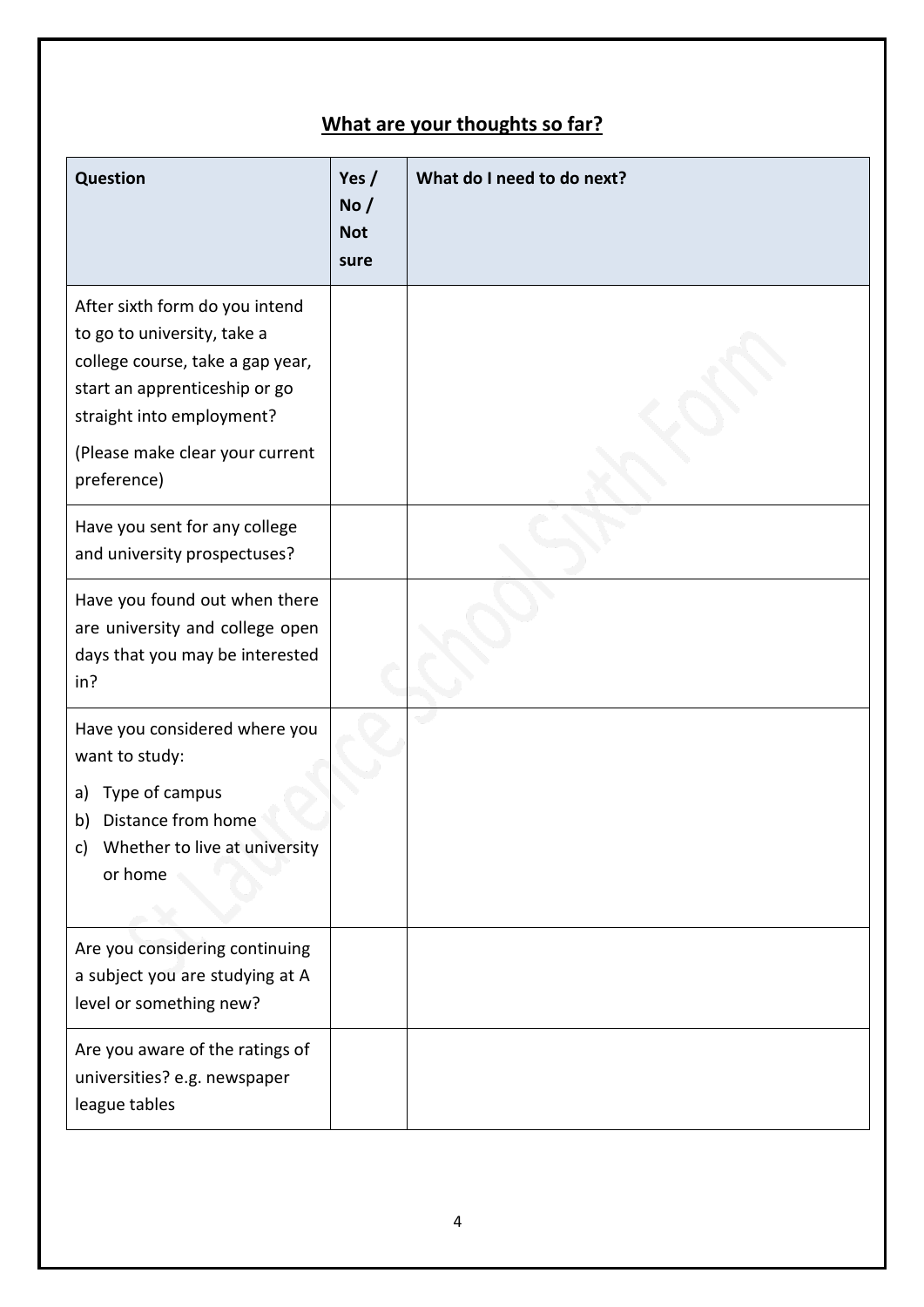| <b>Question</b>                                                                                                                                         | Yes $/$<br>No /<br><b>Not</b><br>sure | What do I need to do next? |
|---------------------------------------------------------------------------------------------------------------------------------------------------------|---------------------------------------|----------------------------|
| Do you have any university or<br>college courses in mind?                                                                                               |                                       |                            |
| Are you aware of the UCAS tariff<br>points system for courses?                                                                                          |                                       |                            |
| Have you considered the<br>employment prospects for<br>graduates of universities and<br>courses you are considering?                                    |                                       |                            |
| Have you considered the<br>teaching quality grading of your<br>Universities?                                                                            |                                       |                            |
| Have you considered the<br>student satisfaction percentages<br>and reports for your University?                                                         |                                       |                            |
| Have you visited the town / city<br>and or been to an Open Day?<br>Make sure you like the place<br>you will be studying in - 3 years<br>is a long time! |                                       |                            |
| Have you seen a careers<br>advisor?                                                                                                                     |                                       |                            |
| Have you used any careers<br>websites?                                                                                                                  |                                       |                            |
| Do you have a chosen career in<br>mind?                                                                                                                 |                                       |                            |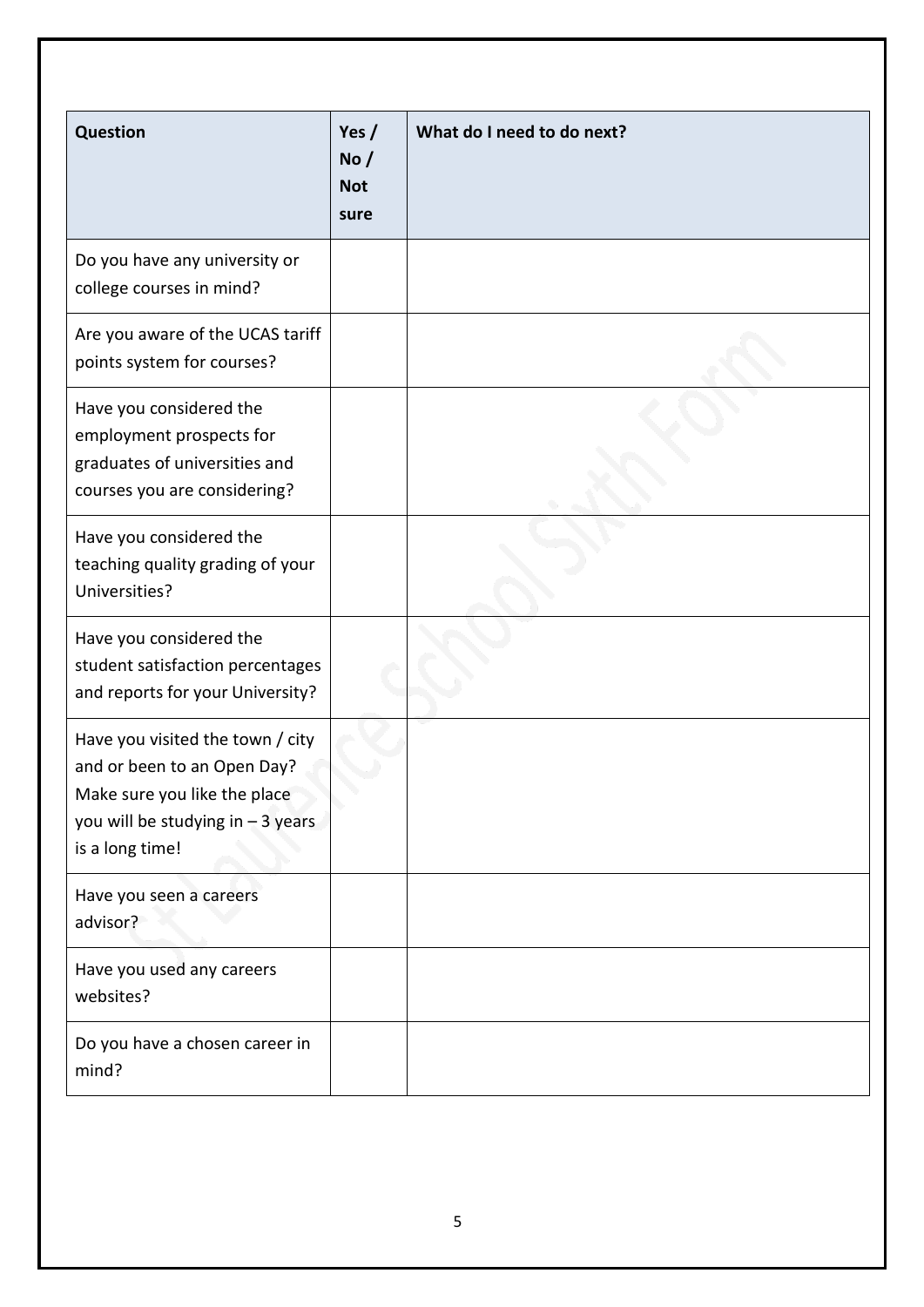#### **Why go to university?**

#### **Study something you love:**

While you are at school you will study many different subjects, some you will enjoy more than others. You need to research what you intend to do at university because you will be studying your choice for three years or more. You are more likely to be successful if you enjoy what you are learning about, and of course the qualification you receive could lead to your dream job.

#### **Employers may prefer a University graduate to a school leaver:**

As shared in Core it is a fact that Graduates earn more than those who have not gone through higher education and therefore have a greater choice of jobs to apply for.

#### **It is not just your academic skills that employers look for:**

By going to university, you will gain more independence and confidence. At university you won't have teachers chasing you for work, making sure you have done your homework or that you are turning up to class. You will be treated as an adult and you must be independent and disciplined enough to do things on your own. It is this determination, selfdiscipline and confidence that will make you stand out from everyone else – and hopefully land you that amazing job.

#### **University is not just about work:**

The social side of being a student is a very important part of the experience. You will meet people from all around the world. Many universities have a high proportion of international students, so learning about other cultures could be part of everyday life for you. Some courses also offer the opportunity to spend time abroad as part of your study (such as under the Erasmus Programme).

If you speak to anyone who has been to university, you will find that most will have made some of their best friends while being a student.

Your time at university will be hard work but it will also be fun and full of life changing experiences.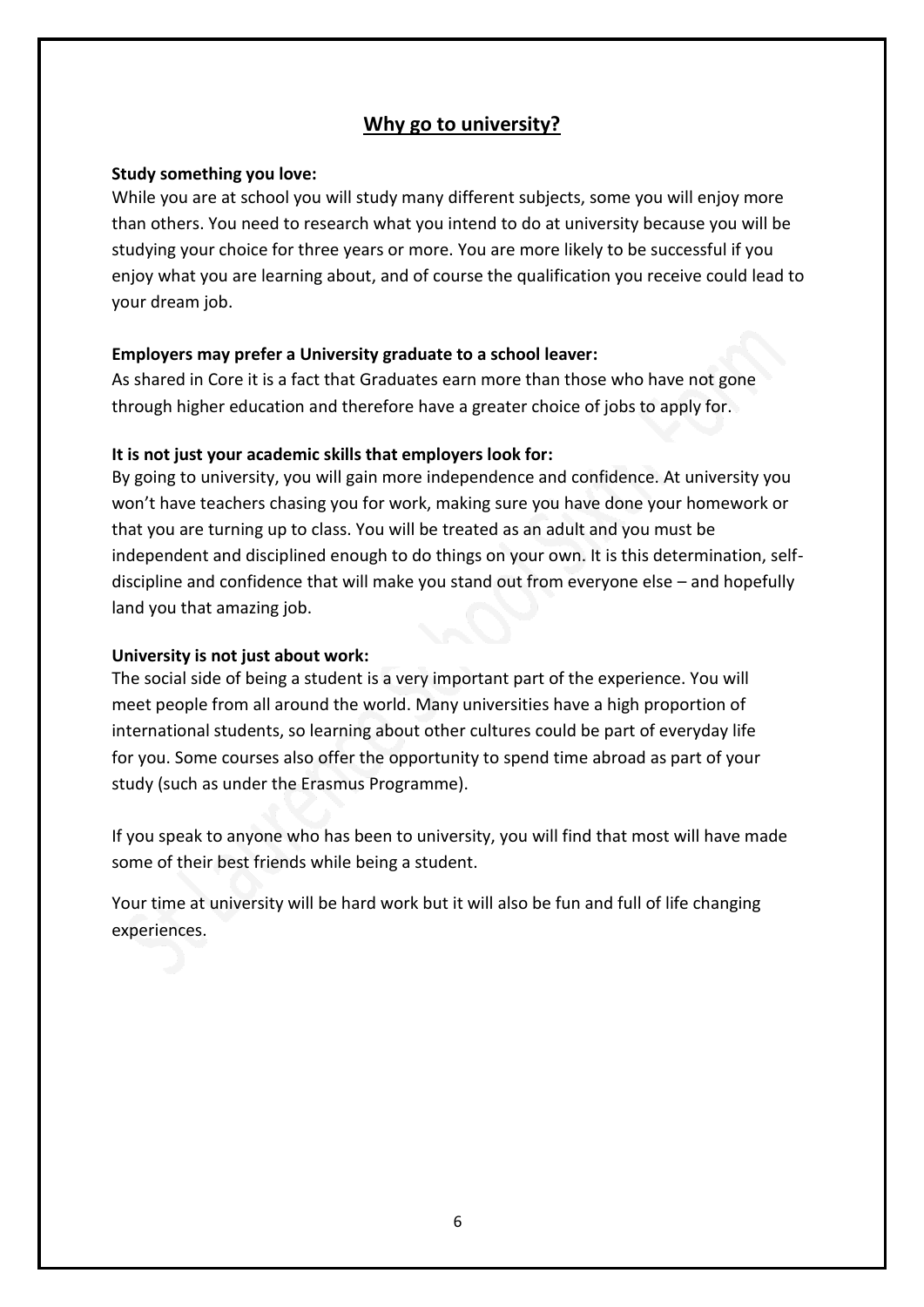#### **Useful Websites**

**UCAS: [www.ucas.com](http://www.ucas.com/) -** The Universities and Colleges Admissions Service is the admission service for students applying to British universities and HE colleges. The website includes videos and guidance for students searching for courses and the entrance criteria including the UCAS tariff system (points). It is also the centralised portal for university applications.

**WhatUni.com: [www.whatuni.com](http://www.whatuni.com/) -** University search engine. Search using courses you want to study or grades you are going to get.

**Unistats: Unistats - [Data and Information](https://www.officeforstudents.org.uk/advice-and-guidance/student-information-and-data/discover-uni-and-unistats/unistats-collection-and-dataset/) -** This is the official website to help you make an informed choice when deciding which UK university or college to apply to. It includes the results of the latest National Student Survey.

Use Unistats to compare and review universities and subjects in order to help you choose the best UK university and subject for you.

**Teaching Excellence Framework (TEF): [Teaching Excellence & Student Outcomes](https://www.officeforstudents.org.uk/for-students/the-tef/)  [Framework](https://www.officeforstudents.org.uk/for-students/the-tef/)** - More than 130 UK universities and other higher education institutions being awarded gold, silver or bronze ratings for the quality of their teaching. See how your University ranks……

**Career / Uni Course / Apprenticeship Information: [www.SACU-student.com](http://www.sacu-student.com/)** - An excellent site that has information about every course, career, apprenticeship that is available.

**Next Step: [National Careers Service](https://nationalcareers.service.gov.uk/) -** This government website with advice on careers and vocational courses. The website includes essential information for around 750 types of job and further links to employment prospects by industry sector.

**The Complete University Guide**: **[www.thecompleteuniversityguide.co.uk](http://www.thecompleteuniversityguide.co.uk/)** - Independent guide to UK universities including league tables.

**The Independent, The Times and The Guardian Newspapers -** Newspaper University guides – includes subject tables and league tables.

**OpenDays: [www.opendays.com](http://www.opendays.com/) -** Website listing University Open Days many of which have already begun with a range of Virtual tours available.

**Apprenticeships: [National & Local Apprenticeships-](https://www.apprenticeships.gov.uk/)** Search the latest Apprenticeship and Traineeship vacancies.

**University Scholarship / grants: [www.thescholarshiphub.org.uk](http://www.thescholarshiphub.org.uk/) -** Search for UK scholarships, grants or bursaries for university.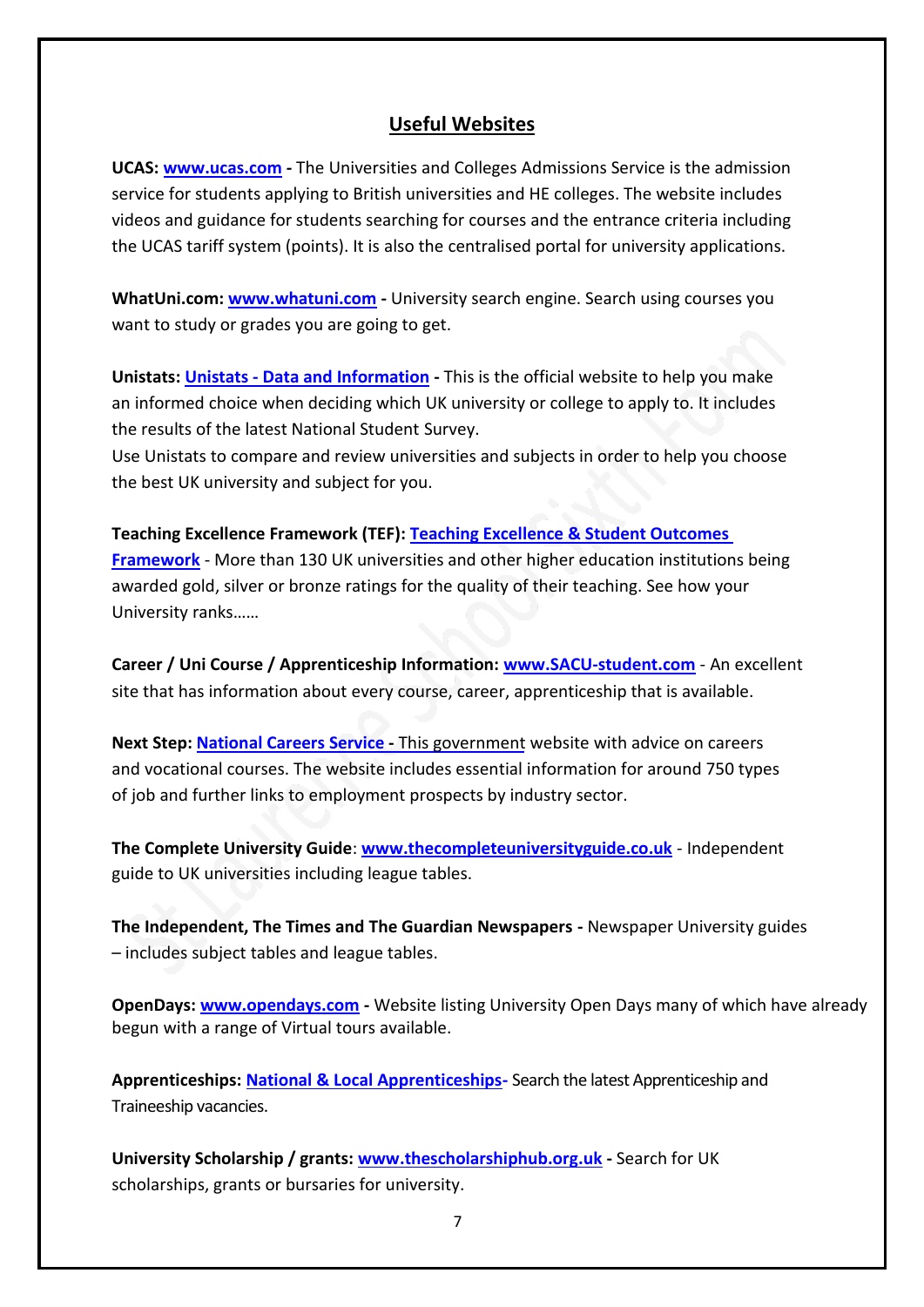#### **Location, location, location**

Where you go to university or college is a big decision.

#### **The University league tables**

With around 140 universities in the UK, there are many to choose from. Universities have different entry requirements depending on their popularity, research, staff and history.

There are a number of different league tables for universities such as published in The Guardian, The Daily Telegraph and The Complete University Guide (see useful links).

The universities themselves have groupings that you should be aware. The Russell Group is a collaboration of twenty fou[r UK universities \(](http://en.wikipedia.org/wiki/Universities_in_the_United_Kingdom)including Oxford and Cambridge) that together receive two-thirds of research grant and contract funding in the UK. As such they are considered by some as leading institutions.<http://www.russellgroup.ac.uk/>

| 13. London School of Economics       |
|--------------------------------------|
| & Political Science                  |
| 14. University of Manchester         |
| 15. Newcastle University             |
| 16. University of Nottingham         |
| 17. University of Oxford             |
| 18. Queen Mary, University of London |
| 19. Queen's University Belfast       |
| 20. University of Sheffield          |
| 21. University of Southampton        |
| 22. University College London        |
| 23. University of Warwick            |
| 24. University of York               |
|                                      |
|                                      |

However, the university league tables and groupings do not tell the full story of the reputation of particular subjects within a university. When you have a course in mind it's worth revisiting information on individual universities and the course they offer to see their reputation, such as through unistats.

#### **Tuition fees**

You may also be considering the level of tuition fees. These will vary between universities, they can be up to a maximum £9,250 per year.

#### **Free Money!!**

It is also worth investigating whether a University will give you money for grades achieved or for other reasons such as choosing them as your first choice, equally if you have dyslexia or a learning need what support do the University offer – free resources e.g. IT and printing.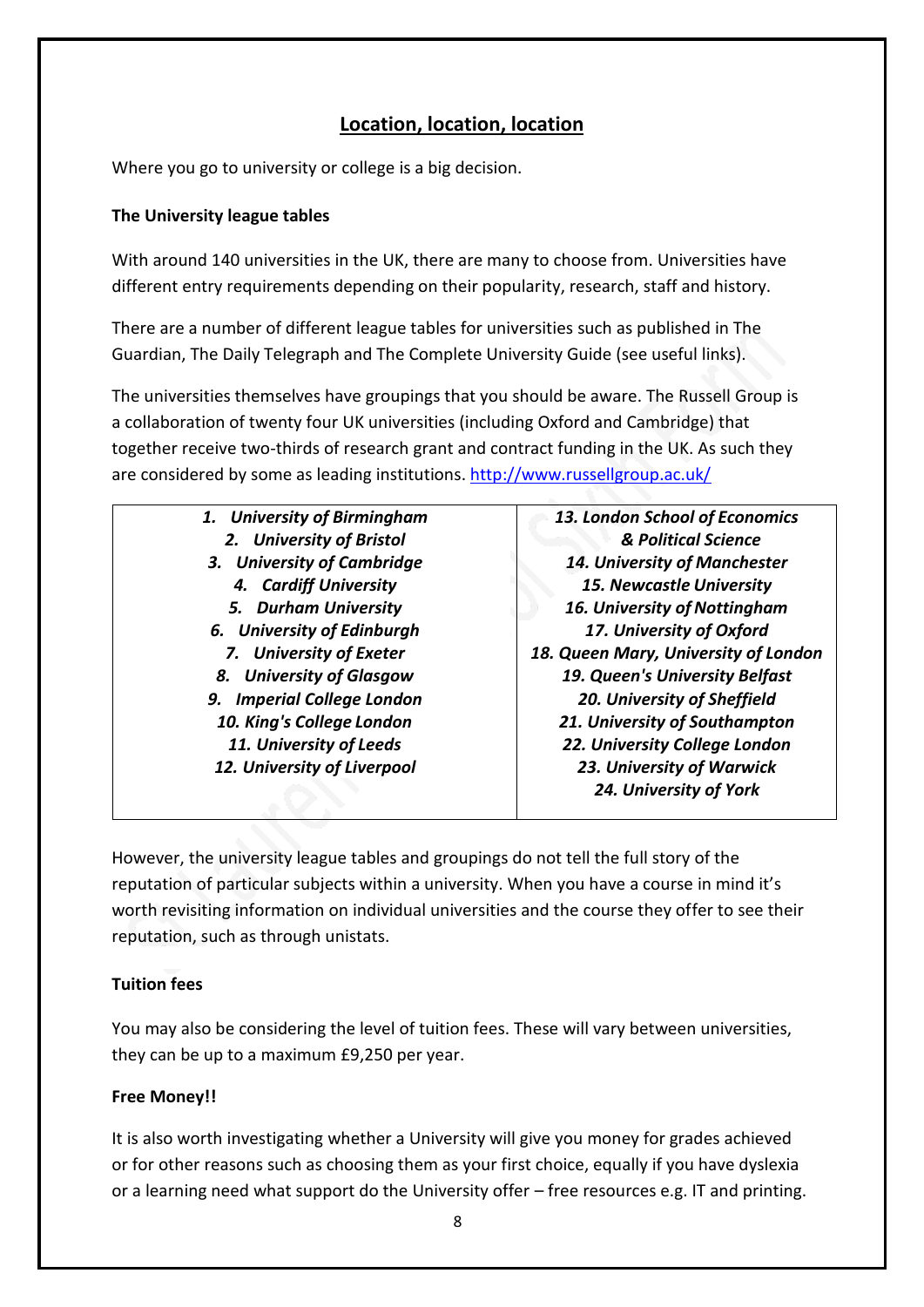#### **Type of campus**

As well as academic considerations your choice will be influenced by whether you want to live in a big city or a provincial town, whether in a city centre or parkland campus. The social side may be important, or the sporting facilities.

#### **Accommodation**

How far away would you be happy with? Or does the thought of student debt make you think about living at home?

Living away from home for the first time results in more choices:

- Will you want university accommodation in the first year?
- Halls of residence or university flat?
- Catering or self-catering?

#### **Alternatives to University**

#### **Apprenticeships and employment**

Apprenticeships provide an opportunity to earn money and gain experience of the world of work.

You will receive training of between one and four years that leads towards nationally recognised qualifications.

Anyone over the age of 16 and not continuing in full time education can apply. Entry requirements can vary, depending on the Apprenticeship and industry sector.

More details of apprenticeships can be accessed through these dedicated sites:

**[Guide to Apprenticeships](https://www.gov.uk/topic/further-education-skills/apprenticeships) & [Find an Apprenticeship](https://www.apprenticeships.gov.uk/)**

#### **Further education courses**

These are offered by colleges and are generally vocational i.e. training with a specific trade or profession in mind. Qualifications are typically BTEC and City & Guilds. Courses can be either one or two year's full time duration.

Entry is by direct application to the college. The nearest college to Bradford on Avon is Wiltshire College with campuses at Trowbridge, Chippenham, Lackham and Salisbury –see **[www.wiltshire.ac.uk](http://www.wiltshire.ac.uk/)** and City of Bath College **[www.citybathcoll.ac.uk](http://www.citybathcoll.ac.uk/)**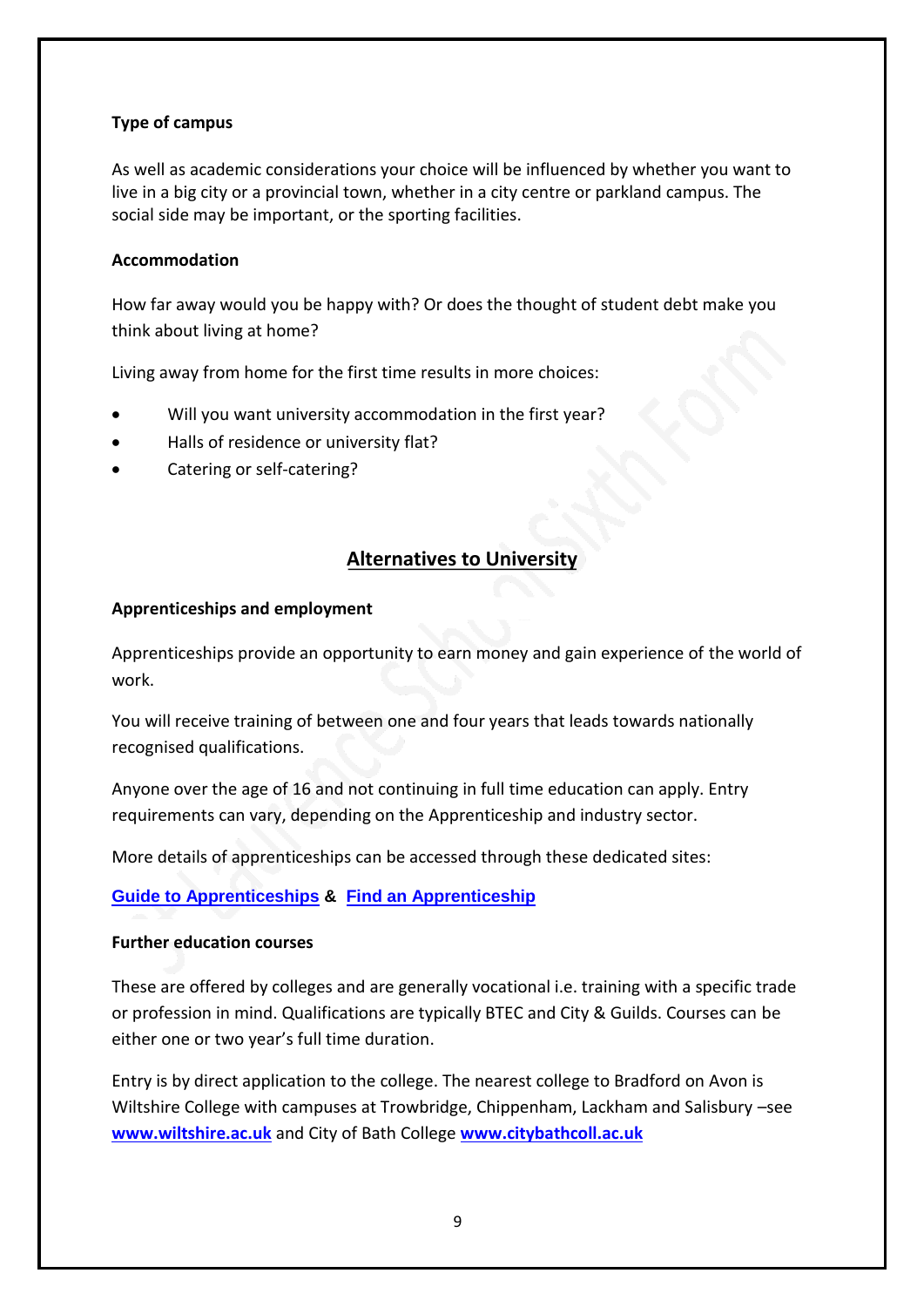Students may apply to other FE colleges although you will need to consider where to live if they are not within reasonable travelling distance of home.

**Trowbridge Art Foundation**: One course worth highlighting is the Foundation in Art. This is a one-year course with the aim of progressing to various university courses for a wide range of graphical and art-based subjects. The **Trowbridge campus of Wiltshire College** has a good national reputation with 96% of students moving onto university.

#### **Direct entry to work**

Some employers, particularly larger ones, have direct access after A levels with supported training. More details of particular employers can be found on Career Companion online **[Career Companion](https://www.careercompanion.co.uk/)** or www.**[apprenticeships](http://www.apprenticeships.org.uk/)**.org.uk

#### **It's all about the money, money, money**

While the most important aspect of deciding on a career is recognising what works for you in terms of strengths, skills, knowledge and personality, it doesn't hurt to have some idea of what pays well.

Generally, the better qualified you are, the better your earnings potential. The best paid careers mostly start with a first degree and then further qualification. Some of the highest paying careers include:

| <b>Medical and health related:</b>                                                                                                                                                                                                                                                                                    | Legal related:                                      | Other:                                                                                                                                                                                          |
|-----------------------------------------------------------------------------------------------------------------------------------------------------------------------------------------------------------------------------------------------------------------------------------------------------------------------|-----------------------------------------------------|-------------------------------------------------------------------------------------------------------------------------------------------------------------------------------------------------|
| Anaesthetists<br>$\bullet$<br>Obstetricians and<br>$\bullet$<br>gynaecologists<br>Oral surgeons<br>$\bullet$<br>Orthodontists<br>Psychiatrists<br>$\bullet$<br>Surgeons<br>$\bullet$<br>Family doctors (GPs)<br>$\bullet$<br>Paediatricians<br>$\bullet$<br>Dentists<br>$\bullet$<br>Veterinary surgeons<br>$\bullet$ | Lawyers<br>Judges<br><b>Barristers</b><br>$\bullet$ | Investment bankers<br><b>Chief Executives</b><br>Airline pilots and flight<br>$\bullet$<br>engineers<br>Air traffic controllers<br>$\bullet$<br><b>Engineering managers</b><br>Systems analysts |

Average full-time earnings in the UK are £26,200 per year (median earnings before tax, employees, for the year to April), with 10% earning more than £52,600 and 10%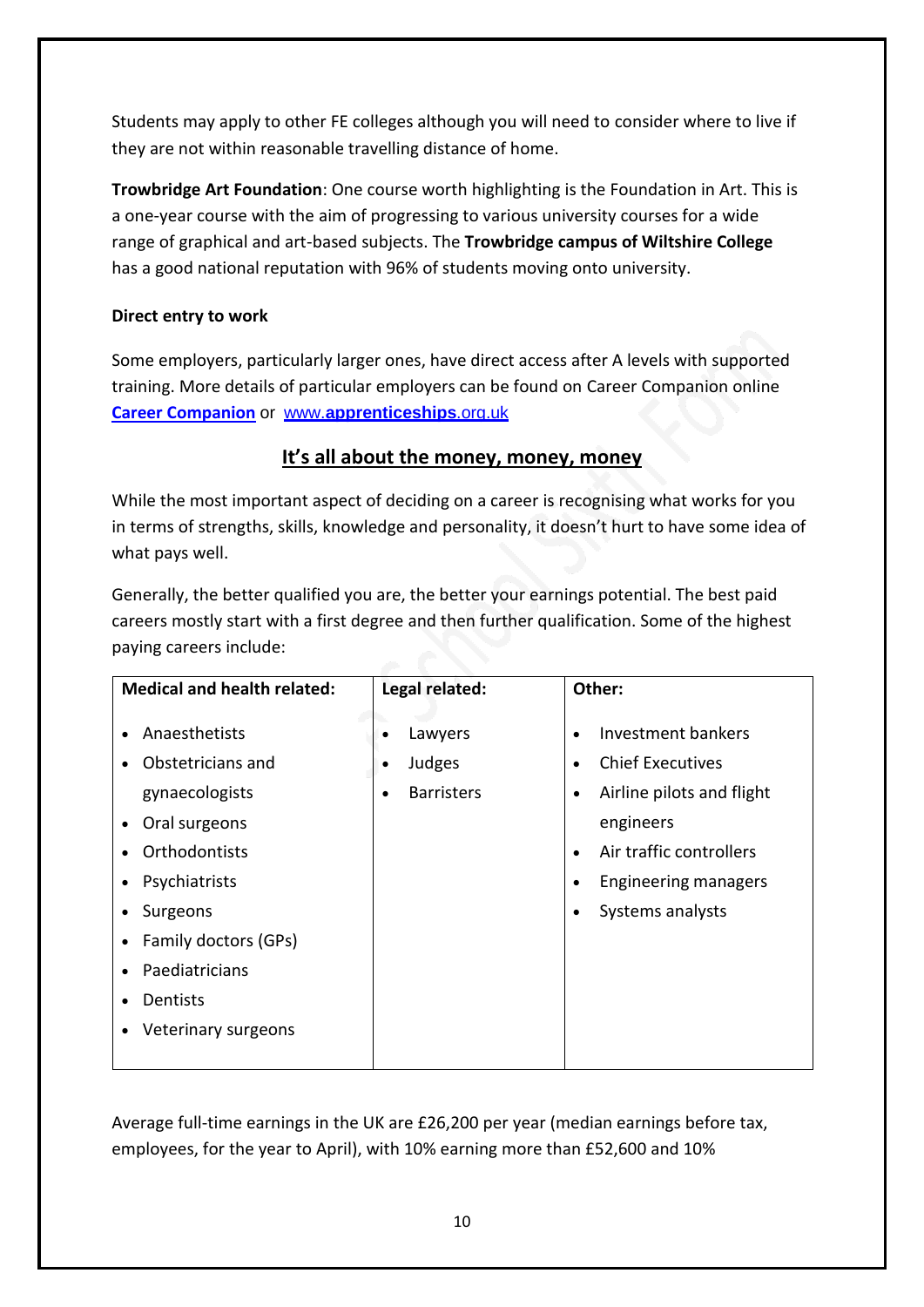earning less than £14,100. When researching careers, think about whether the likely earnings will meet your expectations.

Remember, earnings are dependent on the demand for the work and the number of people who can and want to do the work (supply and demand – ask a business and economics student).

#### **Employment trends**

#### **Who are the biggest employers of new graduates?**

Graduate openings that currently offer most jobs are:

- Accountants and auditors
- Investment banking
- Armed Forces
- Public sector
- Banking and finance
- Solicitor practices
- Applications software engineers.
- Computer systems analysts
- School teachers (with a PGCE if following a subject specific degree).
- Systems engineers.
- Systems analysts.
- Network administrators.
- Employment and recruitment specialists

Further details aimed at current undergraduates is available at **[www.highfliers.co.uk](http://www.highfliers.co.uk/)**

#### **What are likely to be the careers expanding in numbers in the next few years?**

One of the fastest growing areas of employment in recent years relates to computer technology. Technological advance and the continued integration of IT and digital communications into the workplace throughout the private, public and voluntary sectors ensure that this trend will continue for some time. Systems analysts, designers and developers, computer programmers, web developers, consultants and information managers reflect the range of these career areas. Hardware engineers are also needed, working in infrastructure construction and repair, fibre, cable, satellites, etc.

Healthcare related jobs are likely to increase in number in line with the growing age of the population – people are living longer so there are more people in the older age groups – and also the expansion of treatments available for medical conditions, whether delivered in the primary healthcare sector or within hospitals.

Other careers deemed to be 'hot' future prospects relate to areas of scientific advance, and in particular the "bio" sciences, such as biotechnology. Tissue engineers and gene programmers have been highlighted, but all skill levels are included – as companies grow, so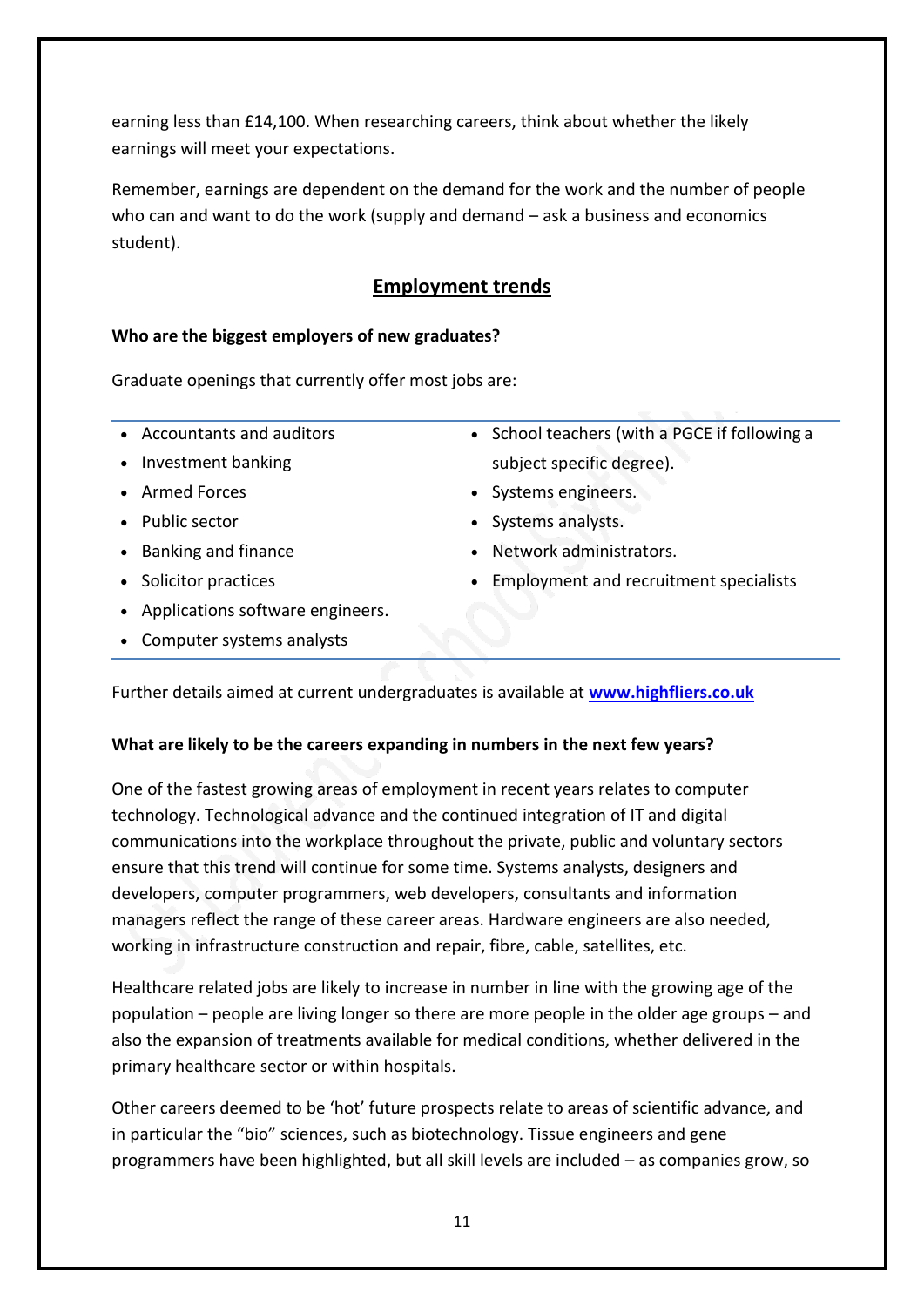does their administration infrastructure. Other new scientific areas include nanotechnology and energy technology.

#### **Sought after professions**

These professions normally include admission into a professional body such as the Royal College of Surgeons or the Law Society (for solicitors), whilst for some, matters are further complicated by registration with regulatory bodies.

Many of the professional bodies are 'Chartered' having been granted by parliament, or are 'Learned societies'.

Look at their websites for the qualifications and experience they require. Listed below are a few of the largest:

- British Medical Association (BMA): **Doctors** [www.bma.org.uk](http://www.bma.org.uk/)
- The Law Society: **Solicitors**[www.lawsociety.org.uk](http://www.lawsociety.org.uk/)
- The Bar Council: **Barristers** [www.barcouncil.org.uk](http://www.barcouncil.org.uk/)
- Institute of Chartered Accountants in England and Wales (ICAEW): **Chartered Accountants** [www.icaew.com](http://www.icaew.com/)
- British Dental Association (BDA): **Dentists** <https://bda.org/>
- Royal College of Veterinary Surgeons (RCVS): **Vets** [www.rcvs.org.uk](http://www.rcvs.org.uk/)
- IFS School of Finance: **Bankers** [www.ifslearning.ac.uk](http://www.ifslearning.ac.uk/)
- Chartered Insurance Institute (CII): **Insurance Professionals** [www.cii.co.uk](http://www.cii.co.uk/)
- Royal Institute of British Architects (RIBA): **Architects** [www.architecture.com](http://www.architecture.com/)
- Institute of Civil Engineers (ICE): **Civil Engineers** [www.ice.org.uk](http://www.ice.org.uk/)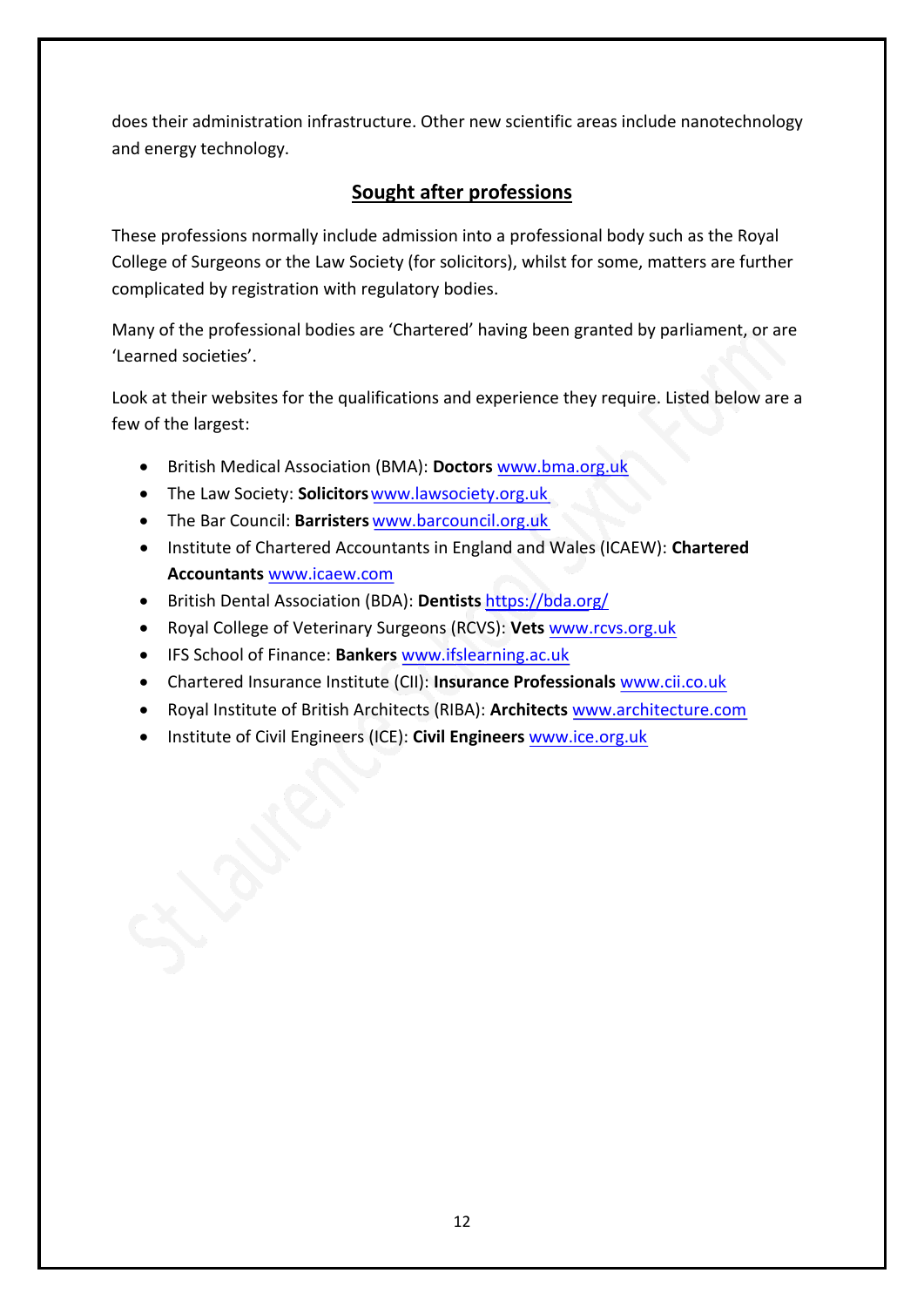

## **UCAS Point Tariff**

| Grade | <b>Point Equivalent</b> |
|-------|-------------------------|
| Λ*    | 56                      |
|       | 48                      |
| B     | 40                      |
|       | 32                      |
|       | 24                      |
|       | 16                      |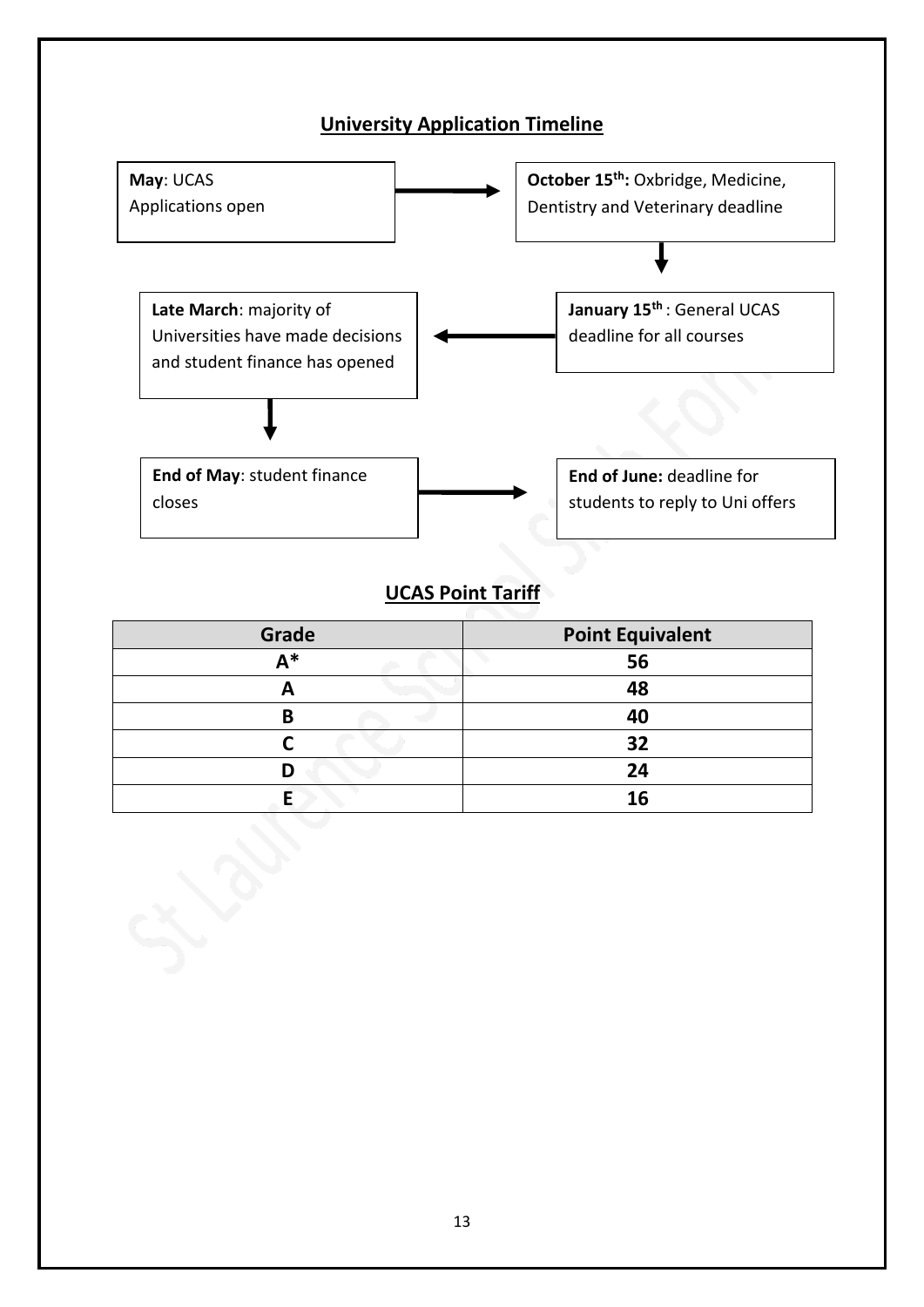#### **Writing your Personal Statement**

#### **2 excellent websites:**

- [www.which.co.uk/personal-statement-do](http://www.which.co.uk/personal-statement-do)
- [www.which.co.uk/personal-statement-](http://www.which.co.uk/personal-statement-don%27t)don't

#### **Do' and Do not's with your Personal Statement**

| Do                                                                                                                                                                                          | Don't                                                                                                                                           |
|---------------------------------------------------------------------------------------------------------------------------------------------------------------------------------------------|-------------------------------------------------------------------------------------------------------------------------------------------------|
| Do mind map your ideas before starting                                                                                                                                                      | Try to be too fancy and use language that<br>doesn't make sense.                                                                                |
| Check University websites for your course<br>information and ensure that you meet the<br>key requirements                                                                                   | Try to be funny $-$ it will put admissions<br>tutors off!                                                                                       |
| Do create several drafts and keep going<br>back and reflecting on what you have<br>written, ask your teachers, tutor, Mrs<br>Chatfield, myself to read them                                 | Don't lie or you risk being caught out at<br>interview when asked to explain something<br>in detail and you can't!                              |
| Write with integrity and show your desire<br>and hunger for the course. Whilst doing this<br>ensure you use your best English, grammar<br>and punctuation etc.                              | Copy someone else's work this is<br>plagiarism and UCAS use software to<br>detect this. If this happens your statement<br>will not be accepted. |
| Be enthusiastic throughout $-$ you need to<br>sell yourself and make yourself stand out,<br>this is your chance to show off and show<br>your passion for the course you are<br>applying for | Rely on a spellchecker. Proof read your<br>work and ask parents, teachers friends to<br>do so.                                                  |
| Use approximately 66% of the statement<br>on the course and your appropriateness for<br>it and 33% on extracurricular and work<br>experience etc.                                           | Leave it until the last minute this will<br>result in a rushed and panicked application<br>that will not do you justice.                        |

#### **Start your Draft now!:**

It is really important that you begin to draft this statement now. Don't be put off by not being sure how to begin.

You may not know exactly which course you want to study but you probably have an idea of the area: Science, Humanities, Care, Education, Medical etc – so begin to write it as soon as you can.

Personally, I would have a 1 hour window where you try and complete an entire draft (remember it is only 4000 characters, so about 1 side of A4) – then you have something to work with which you can keep amending and revisiting.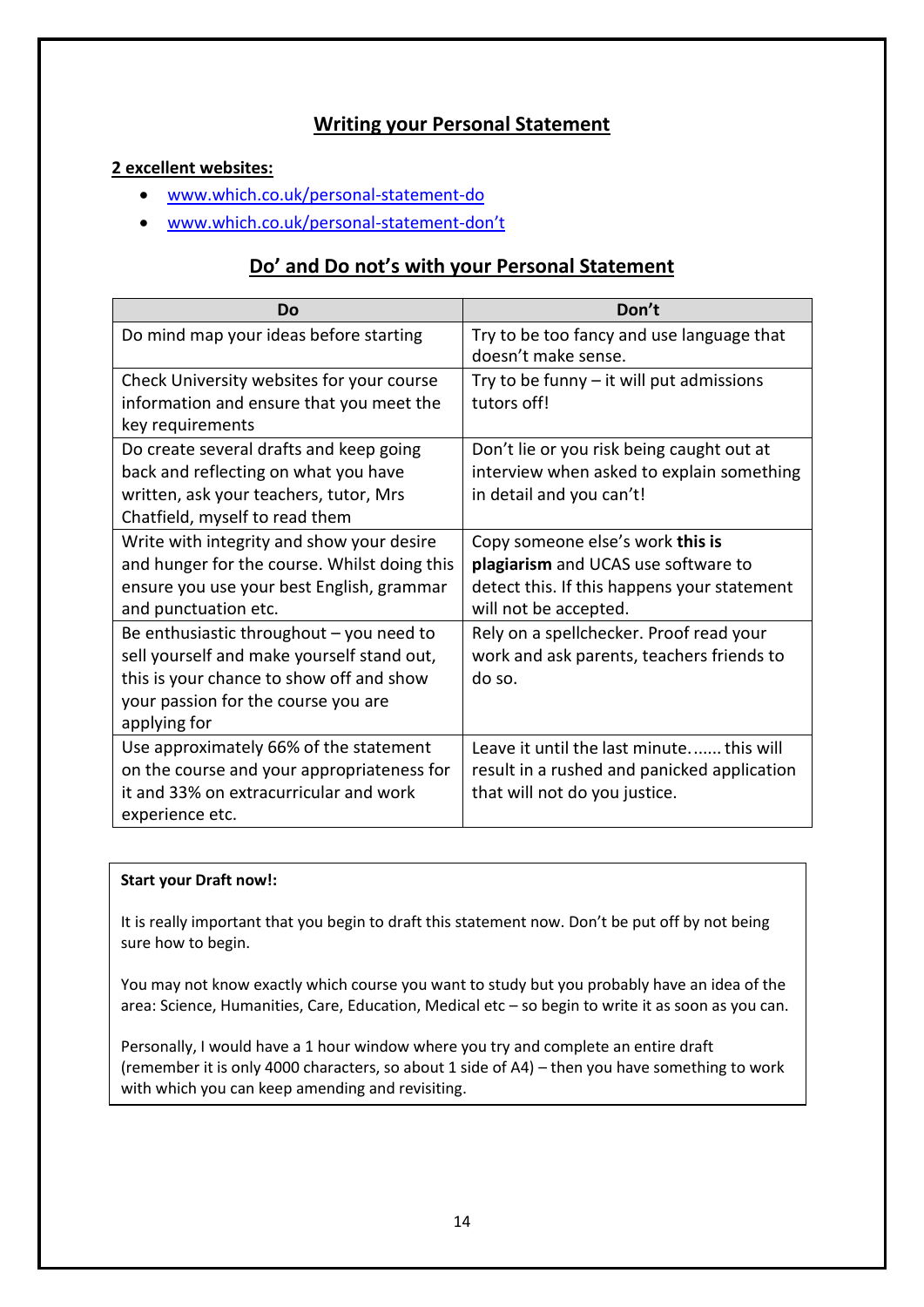### **Writing the Personal Statement 4,000 characters INCLUDING spaces**

The first thing you must remember is that your personal statement will probably be the only opportunity you get to "talk" directly to the admissions tutor on the programme you want to study. It is therefore vitally important that you make this statement as effective as possible! If you do apply to a programme which invites candidates to interview, your personal statement may also form the basis of your interview.

Your personal statement is an opportunity for you to demonstrate why you think you would be a good student for the programme you are applying to and why the University should select your application over those of other candidates. It is primarily an academic statement and you must target it very directly towards the subject in which you are interested, though a University will also want to know something about your more general interests.

#### **It is recommended that you cover three main areas in your personal statement in the following order:**

- 1. Why do you want to study this subject?
- 2. What have you done in the past that makes you particularly suitable to studythe subject?
- 3. What else have you done that would contribute to the course and the university community and makes you an interesting and unique individual?

#### **1. Why this subject?**

This could be a short sentence and needs to capture the reason why you are interested in studying on the programme you are applying for. Some of the most effective personal statements start simply, for example, "I want to study History because…". With this opening statement you are trying to communicate to the admissions tutor your enthusiasm for the programme. You might want to think about these questions and areas:

- Your knowledge of the subject area
- What does the programme entail?
- Why does it interest you?
- What interests you the most?
- Include articles / literature read etc?
- Avoid a 'corny' start e.g. '*I have loved Geography since a young age because I like the outdoors…..*'
- Where could studying the programme lead?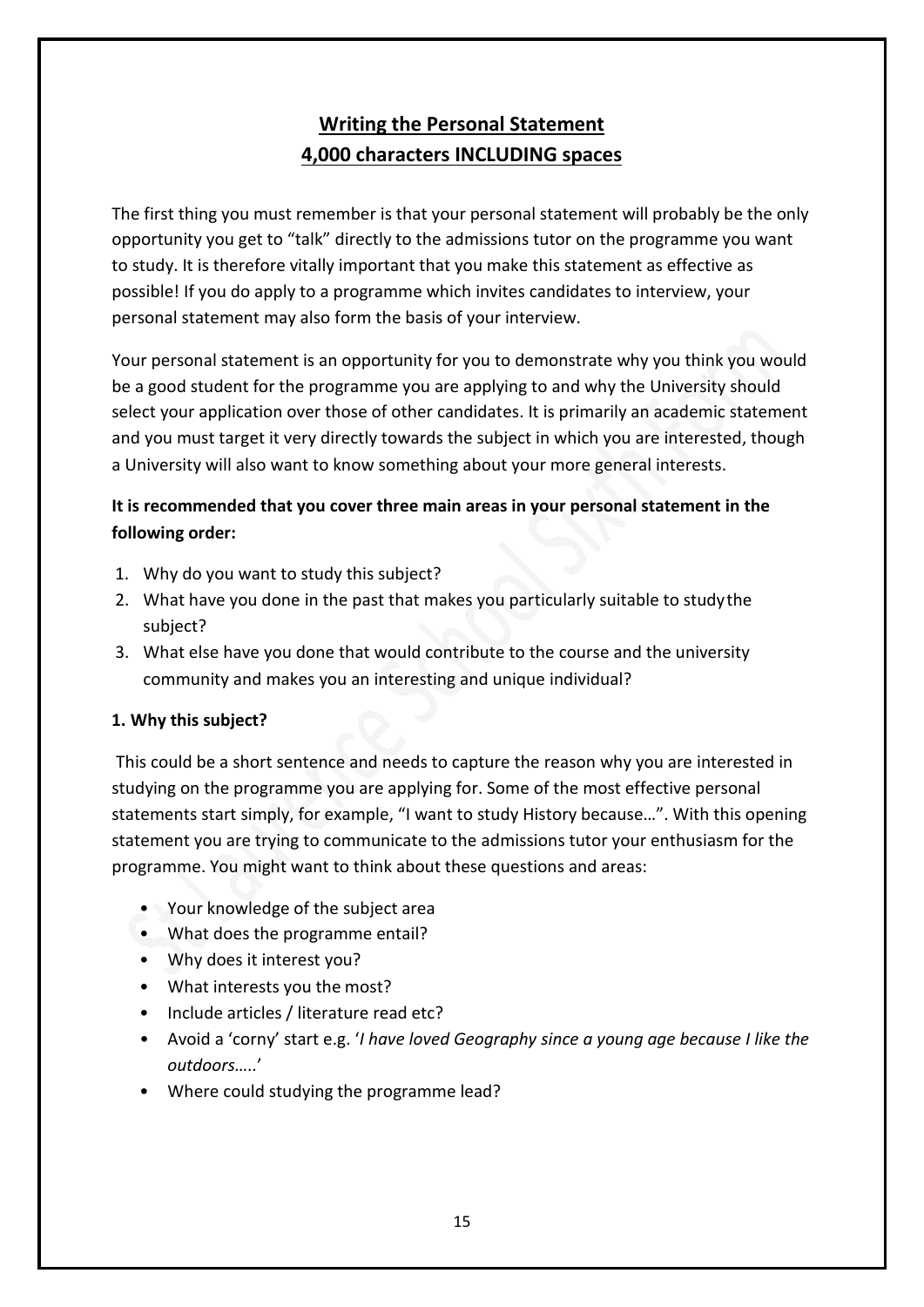#### **2. Why You?**

Once you have outlined your reasons for being interested in the programme you are applying to, you need to demonstrate why you would be a good student. In this section you are trying to convey your inclination and ability to study on the programme. You need to be able to show the admissions tutor that you have the right background in terms of academic ability and the right interest or inclination, that is, that you know what the programme you want to study involves. For example, if you want to be a primary school teacher but have never worked with children of that age the admissions tutor will wonder what your inclination to study to be a teacher is! When writing this section you'll need to think about and quote evidence from:

- Your academic studies Make specific links to key areas of study in your A levels
- Any voluntary work
- Your hobbies and interests
- Things you have learned from books, newspapers, TV programmes and so on
- Experiences in your year out (if you are having one)
- Any relevant work experience (e.g. medicine, physiotherapy)
- Particular project work in your studies

#### **3. Are you interesting and unique?**

Finally, you should write about what makes you an interesting and unique person; all those extra things you have done or experienced which will bring something extra to the community of the University you want to join. It doesn't matter what you've done, you need to reflect on the skills and lessons you have learned and write about that. You may want to cover:

- What do you enjoy doing outside of school
- Your hobbies, leisure activities
- Sports you participate in
- Other sorts of extra-curricular activities
- Significant responsibilities you hold, at home or in clubs or societies
- Special achievements
- What you have learned if you have had a job

Remember to mention these parts of your life, and if appropriate the skills that will help you with the course.

Make sure you get members of staff to check your personal statement. The best staff are ones you trust and ones with experience of your subject area i.e. the ones that teach the subject!